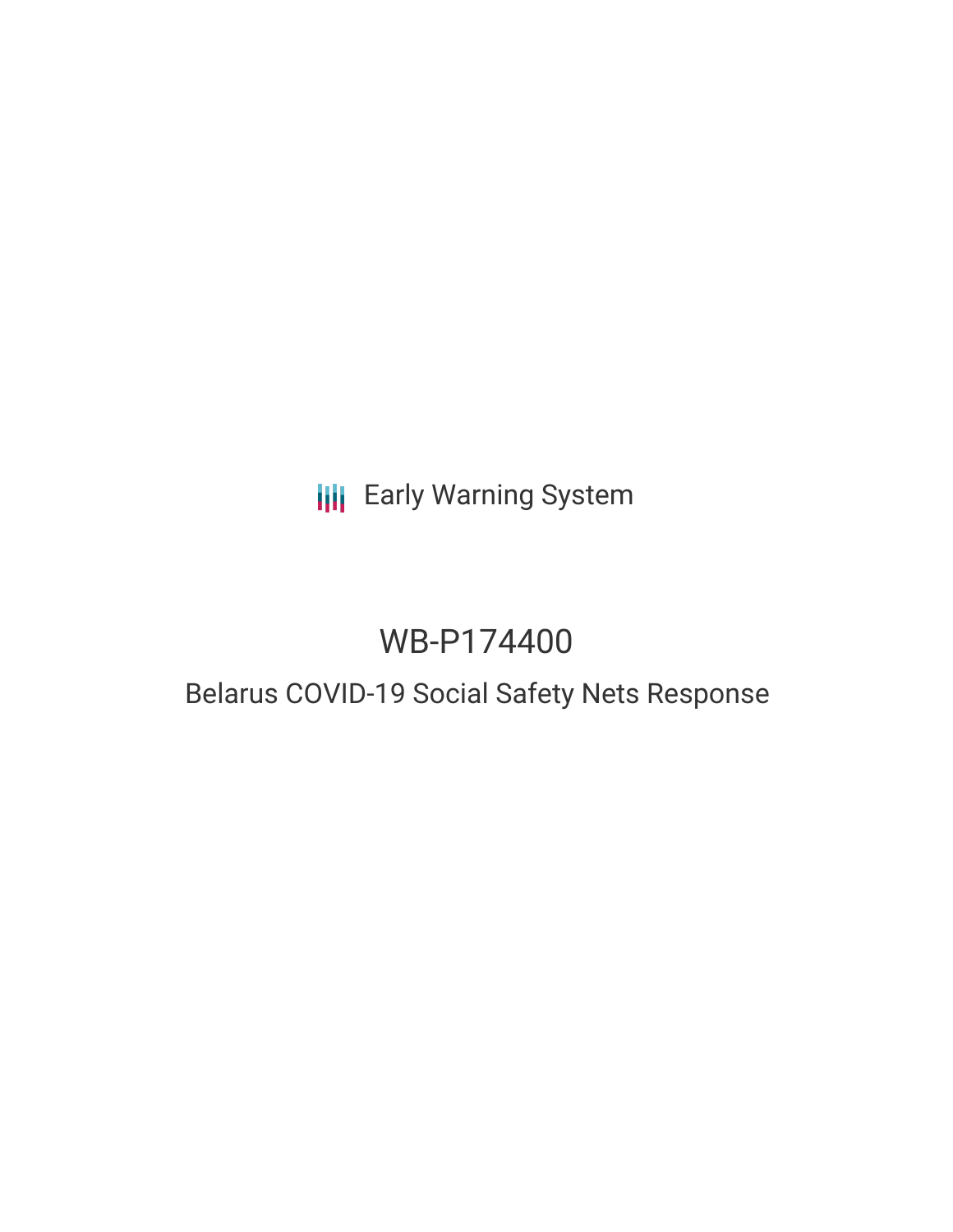

#### **Quick Facts**

| <b>Countries</b>               | Belarus                     |
|--------------------------------|-----------------------------|
| <b>Financial Institutions</b>  | World Bank (WB)             |
| <b>Status</b>                  | Proposed                    |
| <b>Bank Risk Rating</b>        | U                           |
| <b>Borrower</b>                | Government of Belarus       |
| <b>Sectors</b>                 | <b>Education and Health</b> |
| <b>Investment Type(s)</b>      | Loan                        |
| <b>Investment Amount (USD)</b> | \$85.00 million             |
| <b>Loan Amount (USD)</b>       | \$85.00 million             |
| <b>Project Cost (USD)</b>      | \$85.00 million             |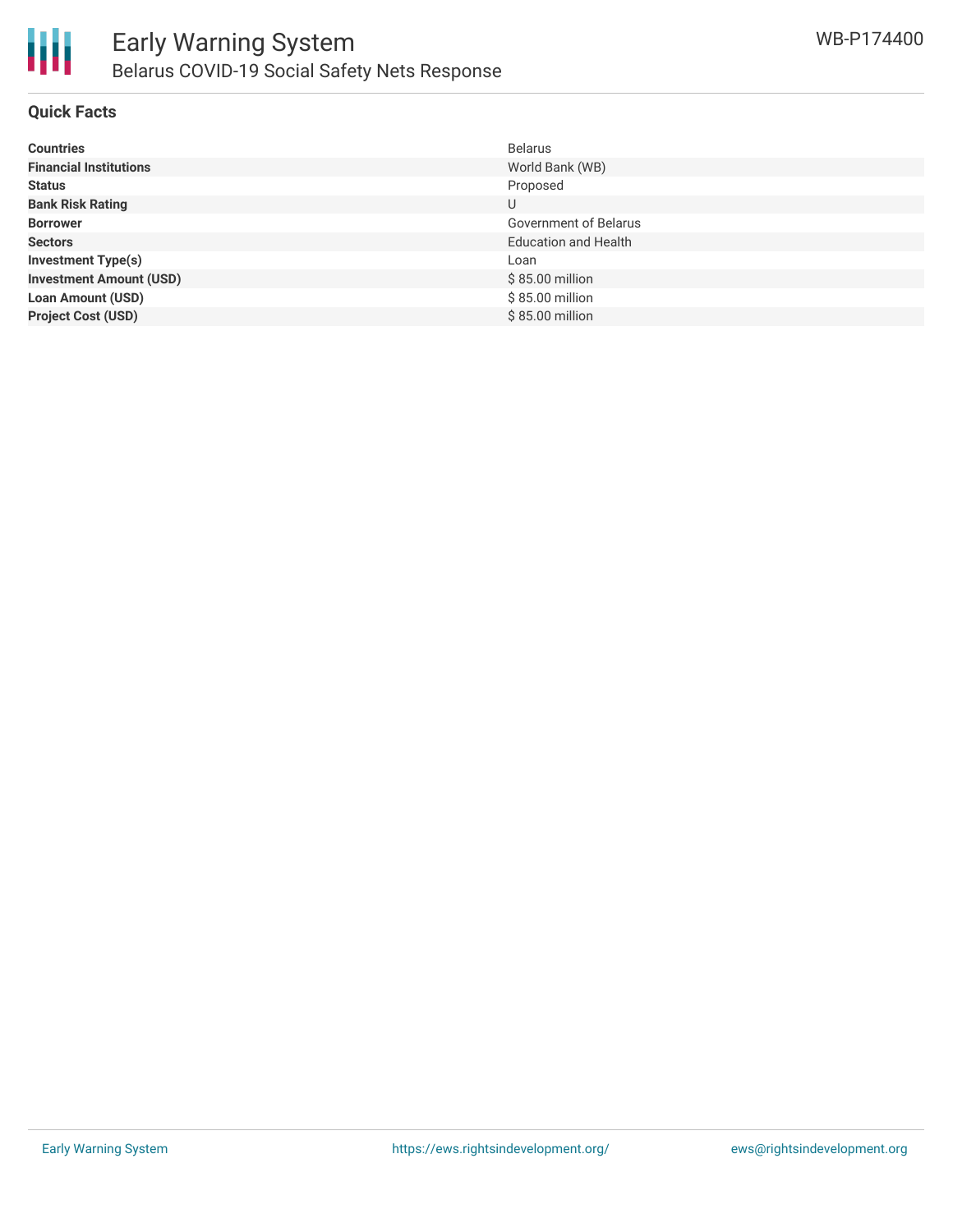

#### **Project Description**

According to bank documents, the project aims to mitigate the economic impact of the COVID-19 crisis on the poor and vulnerable families, and to increase the capacity of social protection programs to respond to future emergencies by strengthening the GASP (GMI) program in Belarus.

The World Bank has classified this project as having Substantial environmental and social risks.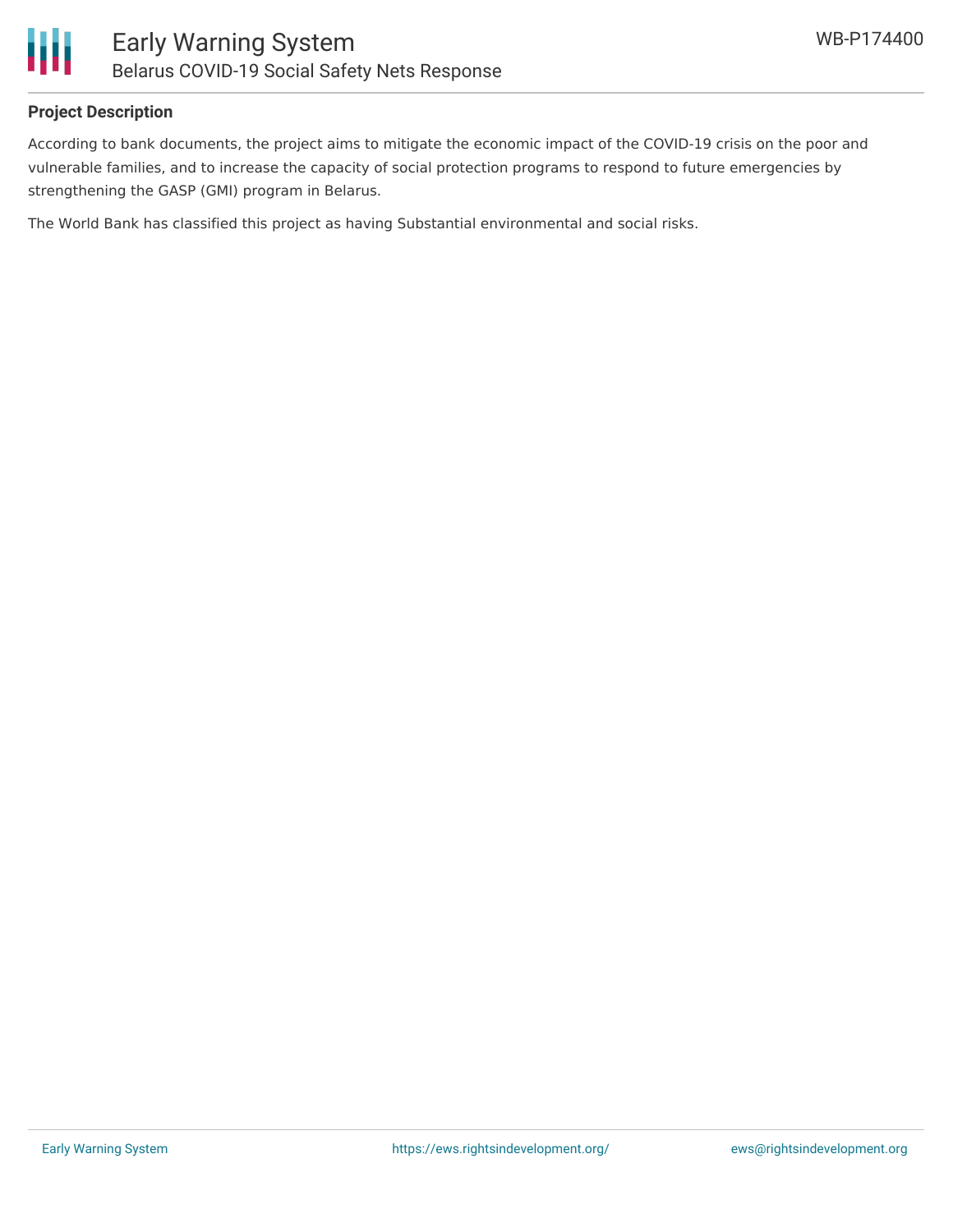

### **Investment Description**

World Bank (WB)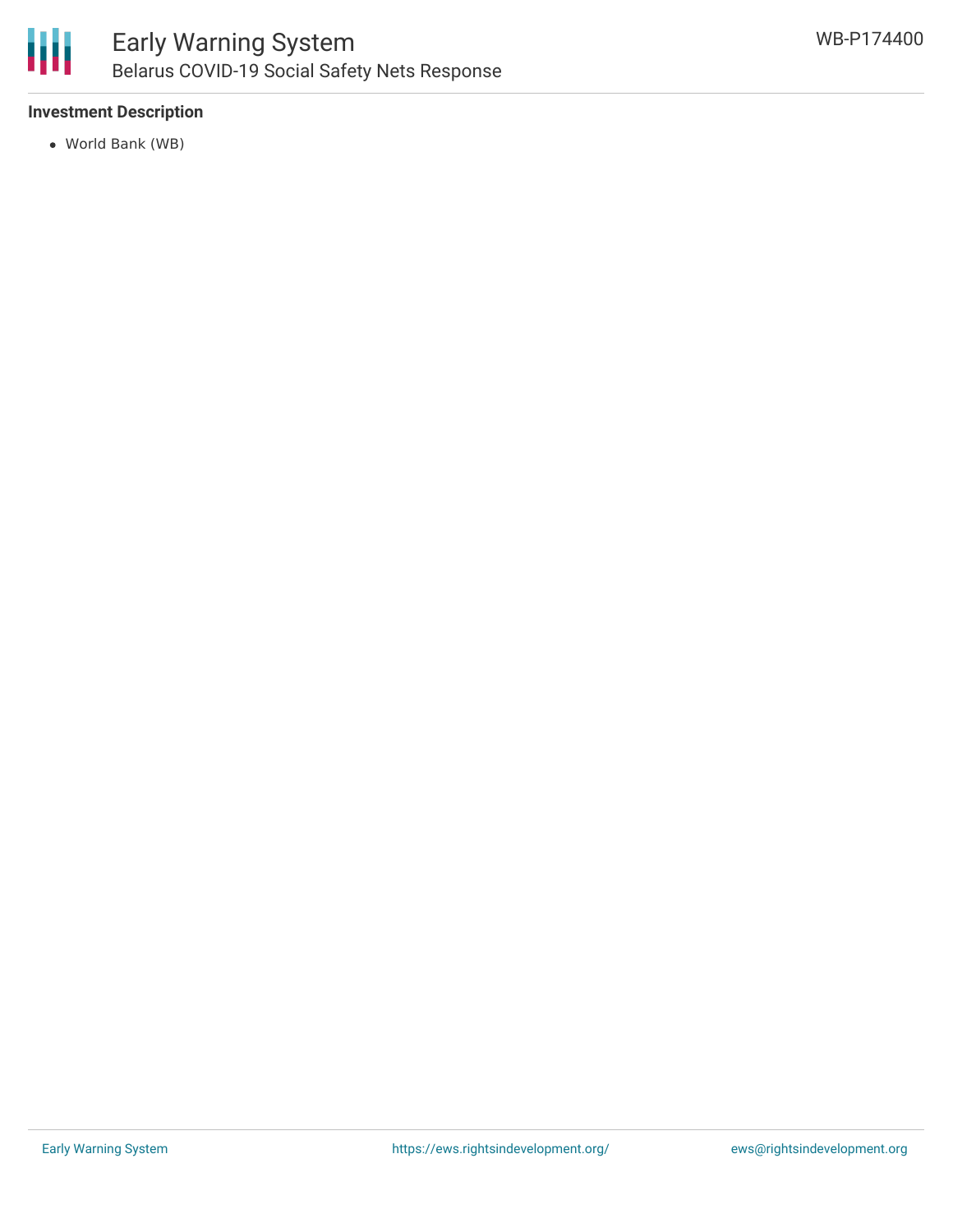

#### **Contact Information**

Ministry of Labor and Social Protection

Andrei Lobovitch, First Deputy Minister

[lobovich.mintrud@mail.ru](mailto:lobovich.mintrud@mail.ru)